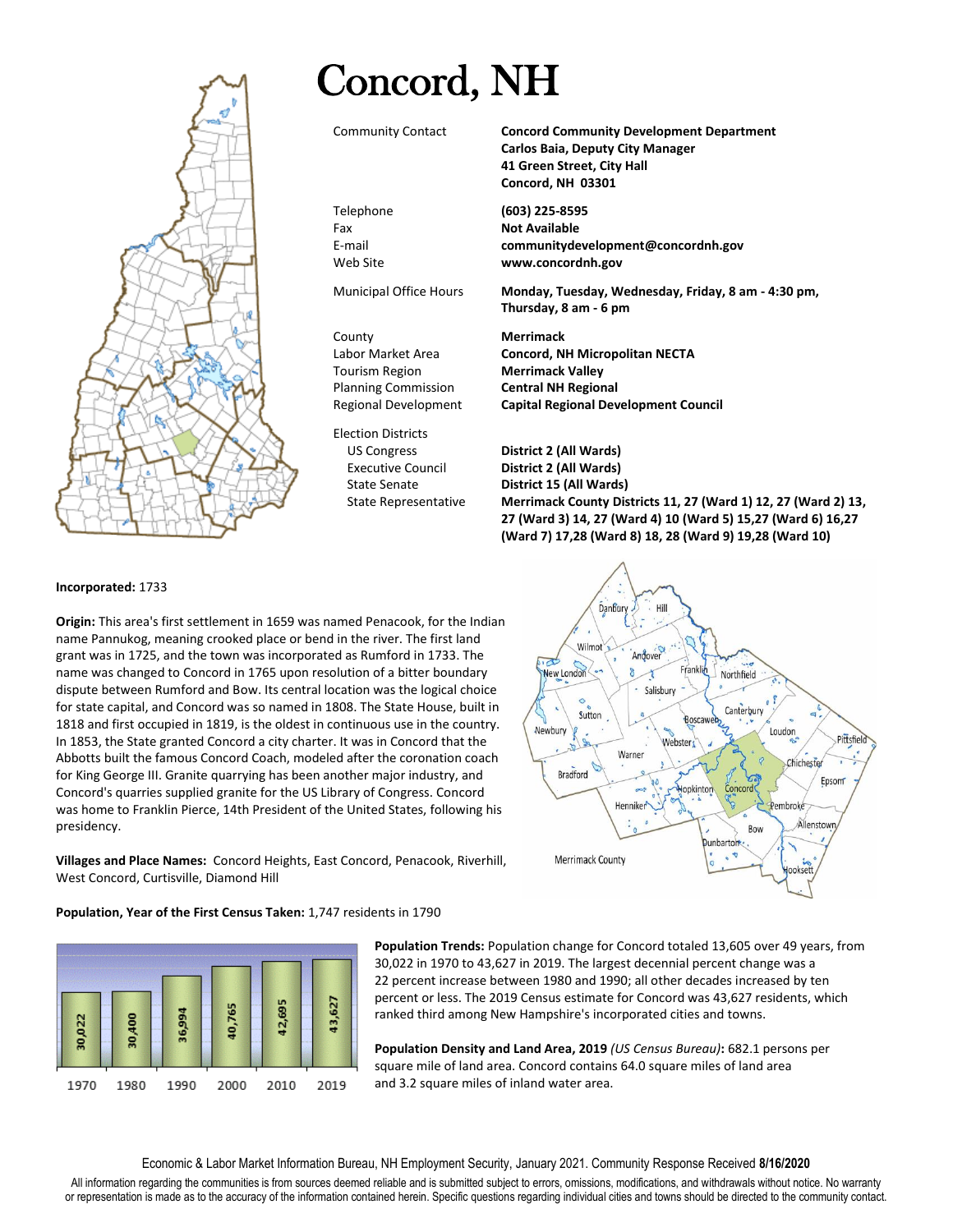| <b>MUNICIPAL SERVICES</b>                             |                                          |                                                           |          |                                    |
|-------------------------------------------------------|------------------------------------------|-----------------------------------------------------------|----------|------------------------------------|
| Type of Government                                    |                                          |                                                           |          | <b>Manager &amp; Council</b>       |
|                                                       |                                          | Budget: Municipal Appropriations, 2020-2021               |          | \$106,608,805                      |
| Budget: School Appropriations, 2020-2021              |                                          |                                                           |          | \$94,380,116                       |
| Zoning Ordinance                                      |                                          |                                                           |          | 1930/01                            |
| Master Plan                                           |                                          |                                                           |          | 2008                               |
| Capital Improvement Plan                              |                                          |                                                           |          | Yes                                |
| Industrial Plans Reviewed By                          |                                          |                                                           |          | <b>Planning Board</b>              |
|                                                       |                                          |                                                           |          |                                    |
| <b>Boards and Commissions</b>                         |                                          |                                                           |          |                                    |
| Elected:                                              | <b>City Council</b>                      |                                                           |          |                                    |
| Appointed:                                            |                                          | Please visit www.concordnh.gov for a list of boards       |          |                                    |
|                                                       |                                          | & committees to which citizens may be appointed.          |          |                                    |
| Public Library                                        |                                          | <b>Concord Public; NH State Library</b>                   |          |                                    |
|                                                       |                                          |                                                           |          |                                    |
| <b>EMERGENCY SERVICES</b><br><b>Police Department</b> |                                          |                                                           |          | <b>Full-time</b>                   |
| <b>Fire Department</b>                                |                                          |                                                           |          | <b>Full-time</b>                   |
| <b>Emergency Medical Service</b>                      |                                          |                                                           |          | <b>Full-time</b>                   |
|                                                       |                                          |                                                           |          |                                    |
| Nearest Hospital(s)                                   |                                          |                                                           | Distance | <b>Staffed Beds</b>                |
| <b>Concord Hospital, Concord</b>                      |                                          |                                                           | Local    | 245                                |
|                                                       |                                          |                                                           |          |                                    |
|                                                       |                                          |                                                           |          |                                    |
| <b>UTILITIES</b>                                      |                                          |                                                           |          |                                    |
| <b>Electric Supplier</b>                              |                                          |                                                           |          | Unitil                             |
| Natural Gas Supplier                                  |                                          |                                                           |          | <b>Liberty Utilities</b>           |
| <b>Water Supplier</b>                                 |                                          |                                                           |          | <b>City of Concord</b>             |
|                                                       |                                          |                                                           |          |                                    |
| Sanitation                                            |                                          |                                                           |          | <b>City of Concord</b>             |
| Municipal Wastewater Treatment Plant                  |                                          |                                                           |          | Yes                                |
| Solid Waste Disposal                                  |                                          |                                                           |          |                                    |
| Curbside Trash Pickup                                 |                                          |                                                           |          | <b>Municipal</b>                   |
|                                                       | Pay-As-You-Throw Program                 |                                                           |          | Yes                                |
| Recycling Program                                     |                                          |                                                           |          | Voluntary                          |
| <b>Telephone Company</b>                              |                                          |                                                           |          | <b>Consolidated Communications</b> |
| <b>Cellular Telephone Access</b>                      |                                          |                                                           |          | Yes                                |
| <b>Cable Television Access</b>                        |                                          |                                                           |          | Yes                                |
| <b>Public Access Television Station</b>               |                                          |                                                           |          | Yes                                |
| High Speed Internet Service:                          |                                          | <b>Business</b>                                           |          | Yes                                |
|                                                       |                                          | Residential                                               |          | Yes                                |
|                                                       |                                          |                                                           |          |                                    |
| <b>PROPERTY TAXES</b>                                 |                                          | (NH Dept. of Revenue Administration)                      |          |                                    |
| 2019 Total Tax Rate (per \$1000 of value)             |                                          |                                                           |          | \$27.78                            |
| 2019 Equalization Ratio                               |                                          |                                                           |          | 96.9                               |
|                                                       |                                          | 2019 Full Value Tax Rate (per \$1000 of value)            |          | \$26.66                            |
|                                                       |                                          |                                                           |          |                                    |
|                                                       |                                          | 2019 Percent of Local Assessed Valuation by Property Type |          |                                    |
|                                                       | <b>Residential Land and Buildings</b>    |                                                           |          | 58.3%                              |
|                                                       | <b>Commercial Land and Buildings</b>     |                                                           |          | 36.7%                              |
|                                                       | Public Utilities, Current Use, and Other |                                                           |          | 5.0%                               |
|                                                       |                                          |                                                           |          |                                    |
| <b>HOUSING</b><br><b>Total Housing Units</b>          |                                          |                                                           |          | (ACS 2015-2019)<br>18,663          |
|                                                       |                                          |                                                           |          |                                    |
| Single-Family Units, Detached or Attached             |                                          |                                                           |          | 9,045                              |
| Units in Multiple-Family Structures:                  |                                          |                                                           |          |                                    |
|                                                       | Two to Four Units in Structure           |                                                           |          | 3,063                              |
|                                                       | Five or More Units in Structure          |                                                           |          | 5,604                              |
| Mobile Homes and Other Housing Units                  |                                          |                                                           |          | 951                                |
|                                                       |                                          |                                                           |          |                                    |

| POPULATION (1-YEAR ESTIMATES/DECENNIAL)              |                                                  | (US Census Bureau) |
|------------------------------------------------------|--------------------------------------------------|--------------------|
| <b>Total Population</b>                              | Community                                        | County             |
| 2019                                                 | 43,627                                           | 151,391            |
| 2010                                                 | 42,695                                           | 146,445            |
| 2000                                                 | 40,765                                           | 136,716            |
| 1990                                                 | 36,994                                           | 120,618            |
| 1980                                                 | 30,400                                           | 98,302             |
| 1970                                                 | 30,022                                           | 80,925             |
|                                                      |                                                  |                    |
| <b>DEMOGRAPHICS</b>                                  | <b>AMERICAN COMMUNITY SURVEY (ACS) 2015-2019</b> |                    |
| Population by Gender                                 |                                                  |                    |
| Male<br>21,740                                       | Female                                           | 21,504             |
| Population by Age Group                              |                                                  |                    |
| Under age 5                                          |                                                  | 2,089              |
| Age 5 to 19                                          |                                                  | 6,806              |
| Age 20 to 34                                         |                                                  | 9,993              |
| Age 35 to 54                                         |                                                  | 11,540             |
| Age 55 to 64                                         |                                                  | 5,731              |
|                                                      |                                                  |                    |
| Age 65 and over                                      |                                                  | 7,085              |
| Median Age                                           |                                                  | 40.2 years         |
| Educational Attainment, population 25 years and over |                                                  |                    |
| High school graduate or higher                       |                                                  | 92.2%              |
| Bachelor's degree or higher                          |                                                  | 37.9%              |
| <b>INCOME, INFLATION ADJUSTED \$</b>                 |                                                  | (ACS 2015-2019)    |
| Per capita income                                    |                                                  | \$35,768           |
| Median family income                                 |                                                  |                    |
|                                                      |                                                  | \$89,433           |
| Median household income                              |                                                  | \$66,719           |
| Median Earnings, full-time, year-round workers       |                                                  |                    |
| Male                                                 |                                                  | \$57,375           |
| Female                                               |                                                  | \$45,160           |
| Individuals below the poverty level                  |                                                  | 9.0%               |
|                                                      |                                                  |                    |
| <b>LABOR FORCE</b>                                   |                                                  | $(NHES - ELMI)$    |
| Annual Average                                       | 2009                                             | 2019               |
| Civilian labor force                                 | 22,344                                           | 22,925             |
| Employed                                             | 21,098                                           | 22,419             |
| Unemployed                                           | 1,246                                            | 506                |
| Unemployment rate                                    | 5.6%                                             | 2.2%               |
|                                                      |                                                  |                    |
| <b>EMPLOYMENT &amp; WAGES</b>                        |                                                  | $(NHES - ELMI)$    |
| Annual Average Covered Employment                    |                                                  | 2009<br>2019       |
| <b>Goods Producing Industries</b>                    |                                                  |                    |
| Average Employment                                   |                                                  | 1,766<br>1,650     |
| Average Weekly Wage                                  |                                                  | \$982<br>\$1,220   |
| Service Providing Industries                         |                                                  |                    |
| Average Employment                                   |                                                  | 27,135<br>27,742   |
| Average Weekly Wage                                  |                                                  | \$797<br>\$1,050   |
|                                                      |                                                  |                    |
| <b>Total Private Industry</b>                        |                                                  |                    |
| Average Employment                                   |                                                  | 28,900<br>29,393   |
| Average Weekly Wage                                  |                                                  | \$808<br>\$1,059   |
| Government (Federal, State, and Local)               |                                                  |                    |
| Average Employment                                   |                                                  | 11,298<br>11,035   |
| Average Weekly Wage                                  |                                                  | \$959<br>\$1,170   |
|                                                      |                                                  |                    |
| Total, Private Industry plus Government              |                                                  |                    |
| Average Employment                                   |                                                  | 40,199<br>40,427   |
| Average Weekly Wage                                  |                                                  | \$ 851<br>\$1,090  |